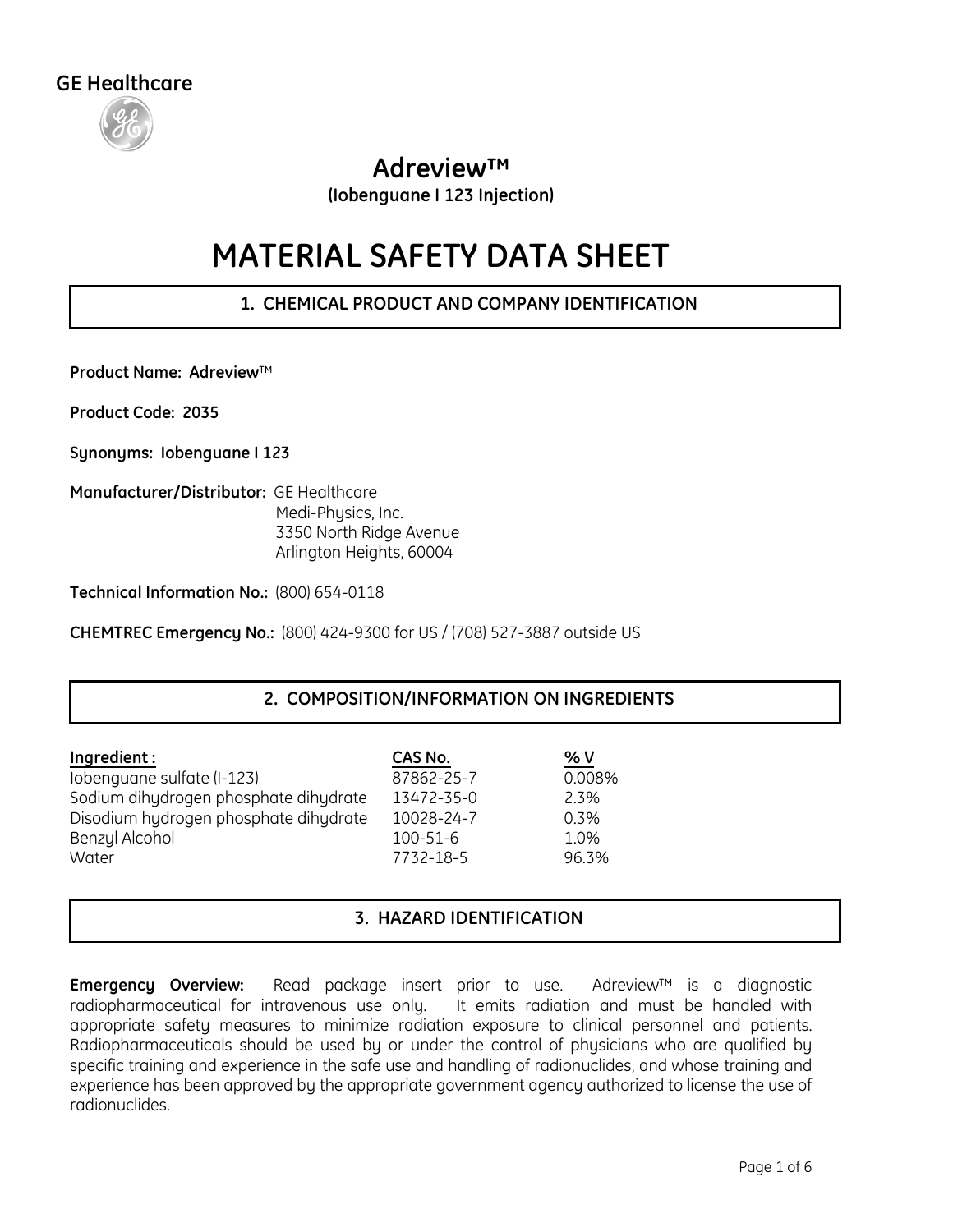#### **Physical & Chemical Hazard Ratings**  $(0 = no hazard)$

| NFPA: | Health 1 | Flammability 0 | Stability 0 |
|-------|----------|----------------|-------------|
| HMIS: | Health 1 | Flammability 0 | Stability 0 |

#### **Potential Health Effects:**

**Inhalation:** Small fraction of Iodine-123 may volatilize which may result asymptomatic physiological uptake by thyroid gland or other tissues.

**Ingestion:** May cause symptomatic physiological uptake by thyroid gland or other tissues.

**Skin Contact:** Not considered an acute health hazard.

**Eye Contact:** Not considered an acute health hazard, but benzyl alcohol may cause irritation.

**Chronic Exposure:** Data on biological effects of ionizing radiation are based on exposures much higher than those permitted occupationally. No effects are expected from exposures received as a result of normal use.

**Aggravation of Pre-existing Conditions:** May cause allergic reaction in individuals sensitive to iodine.

# **4. FIRST AID MEASURES**

**Eyes:** In case of eye contact, immediately flush eyes with water for at least 15 minutes. Notify Radiation Safety Officer immedately. Call a physician if irritation develops.

**Skin:** Wash exposed area with soap and water or other approved decontamination media. Notify Radiation Safety Officer immediately. Call a physician if irritation develops.

**Ingestion:** Notify Radiation Safety Officer immediately. The amount of I-123 in the thyroid gland and other tissues should be assessed and documented. A thyroid blocking agent may need to be administered at the discretion of a physician.

**Inhalation:** Notify Radiation Safety Officer immediately. The amount of I-123 inhaled should be assessed and documented.

**Note to Physician:** Treat symptomatically

# **5. FIRE FIGHTING MEASURES**

**Flammable Properties:** Not flammable

FIRE FIG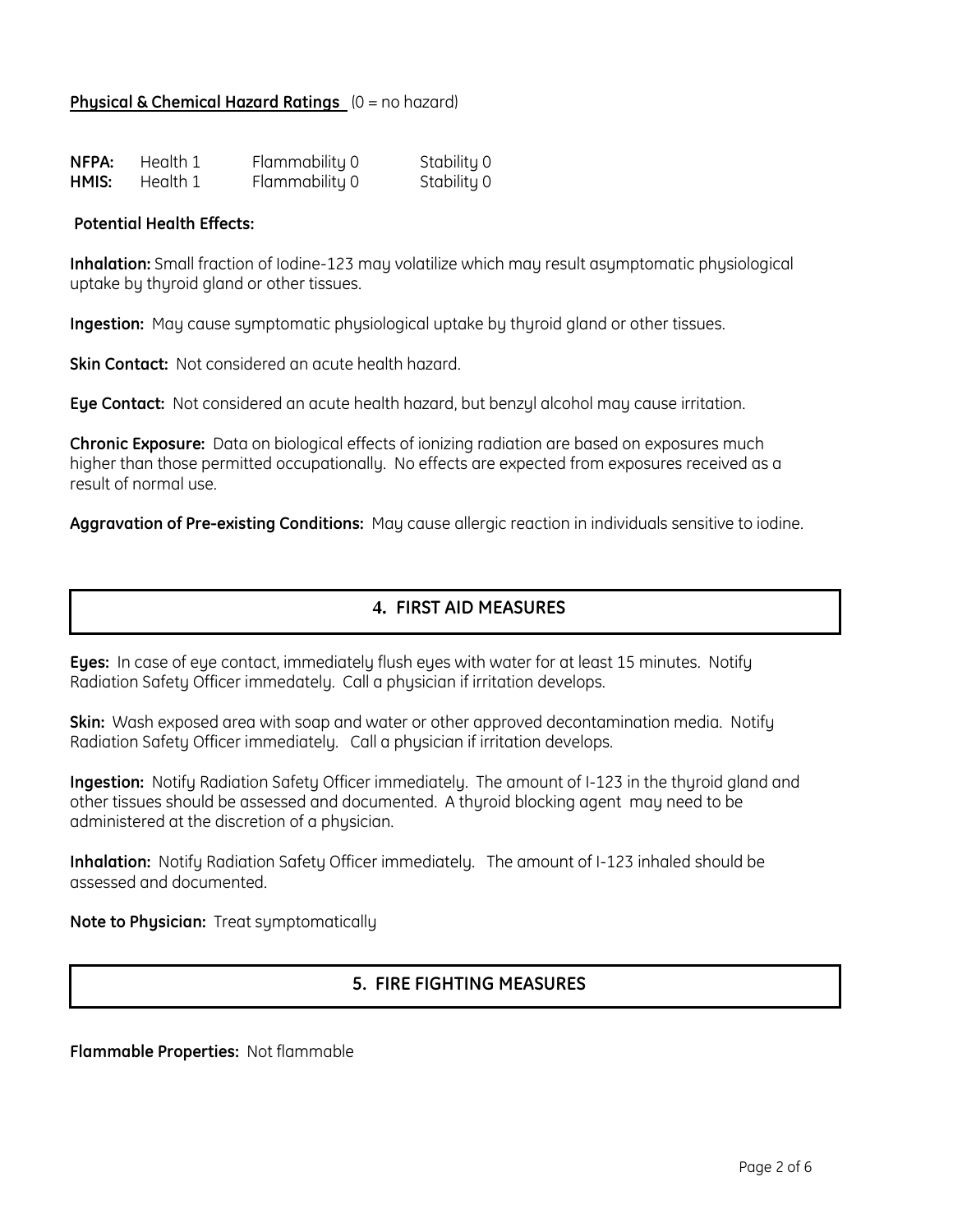**Extinguishing Media:** Use extinguishing measures that are appropriate to local circumstances and the surrounding environment.

**Hazardous Combustion products:** Carbon oxides, Nitrogen oxides, Sulfur oxides, Phosphorous oxides, volitilized I-123

**Explosion Data:** None

**Protective Equipment and Precautions for Firefighters:** As in any fire, wear self-contained breathing apparatus pressure-demand. MSHA/NIOSH (approved or equivalent) and full protective gear.

# **6. ACCIDENT RELEASE MEASURES**

Any cleaup of spilled radioactive material shold be conducted under the direction of site radiation safety personnel. Any packages received with leaking internal components should be reported to GE Healthcare Technical Services at (800) 654-0118. Any packages delivered in damaged condiition should be reported to Chemtrec at (800) 424-9300.

# **7. HANDLING AND STORAGE**

**Handling:** Always observe good health physics and hygiene pratices when handling radioactive material.

**Storage:** Store at 15 - 30º C. Do not freeze or expose to heat . Material should be shielded when not in use.

# **8. EXPOSURE CONTROLS/PERSONAL PROTECTION**

#### **Airborne Exposure Limit (I-123):**

NRC Occupational Concentration Limit: (3 x 10-6 μCi/ml)

#### **Iobenguane sulfate:**

Airborne Exposure Limits Not Established

# **Sodium dihydrogen phosphate dihydrate:**

Airborne Exposure Limits Not Established

#### **Disodium hydrogen phosphate dihydrate:**

Airborne Exposure Limits Not Established

#### **Benzyl Alcohol:**

Airborne Exposure Limits Not Established

**Engineering Measures:** Eyewash station and good general room ventilation

**Eye/Face Protection:** Avoid contact with eyes & face, use eye protection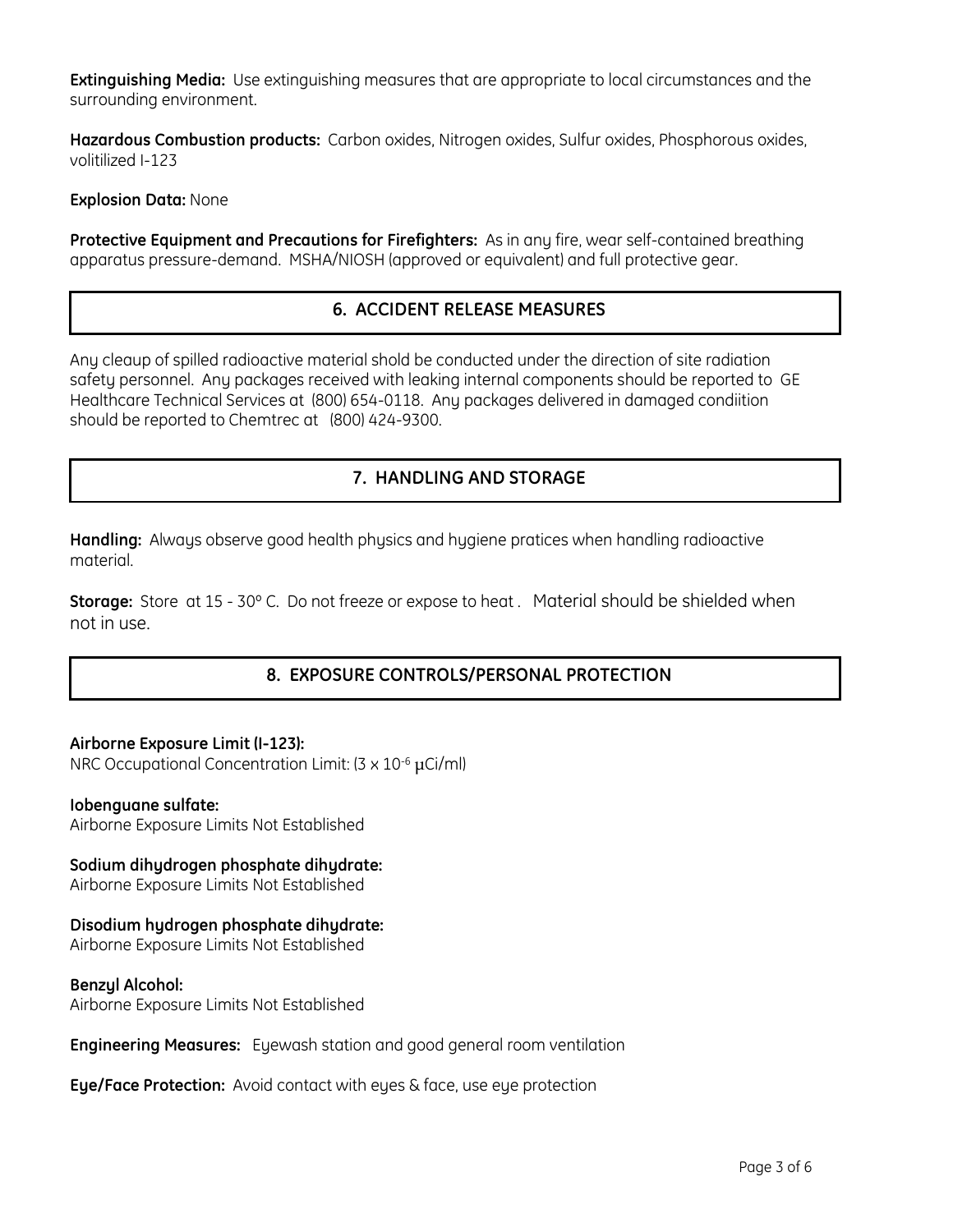**Skin & Body Protection:** Disposable latex or nitrile gloves examination glove, lab coat

**Respiratory Protection:** Not required under normal conditions of use.

**Hygiene Measures:** No smoking, eating, drinking or application of cosmetics should be allowed in area where radioactive materials are handled or stored.

# **9. PHYSICAL AND CHEMICAL PROPERTIES**

| <b>Physical State: Liquid</b>              | <b>Autoignition Temperature: None</b>       |
|--------------------------------------------|---------------------------------------------|
| Appearance: Clear Liquid                   | <b>Flammable Limits: None</b>               |
| <b>Odor: Odorless</b>                      | Boiling Point: 100°C                        |
| <b>Solubility:</b> Soluble in water        | Melting Point: 0°C                          |
| <b>Specific Gravity:</b> No data available | Vapor Pressure (mm Hg): No data available   |
| <b>Viscosity:</b> No data available        | <b>Evaporation Rate: Not data available</b> |
| pH: No data avaliable                      | Vapor Density: No data available            |
| <b>Flash Point:</b> None                   |                                             |

**Radioactivity:** 10 mCi (370 MBq) at time of calibration

**Specific Activity:** 2 mCi/ml (74 MBq/ml) at time of calibration

**Half-Life:** 13.2 hours

# **10. STABILITY AND REACTIVITY**

**Stability:** Stable under specified conditions of use and storage.

**Conditions to Avoid:** None known

**Incompatible Products:** None known

**Hazardous Decomposition Products:** Carbon oxides, Nitrogen oxides, Sulfur oxides, Phosphorous oxides, volitilized I-123

**Hazardous Polymerization:** Will not occur.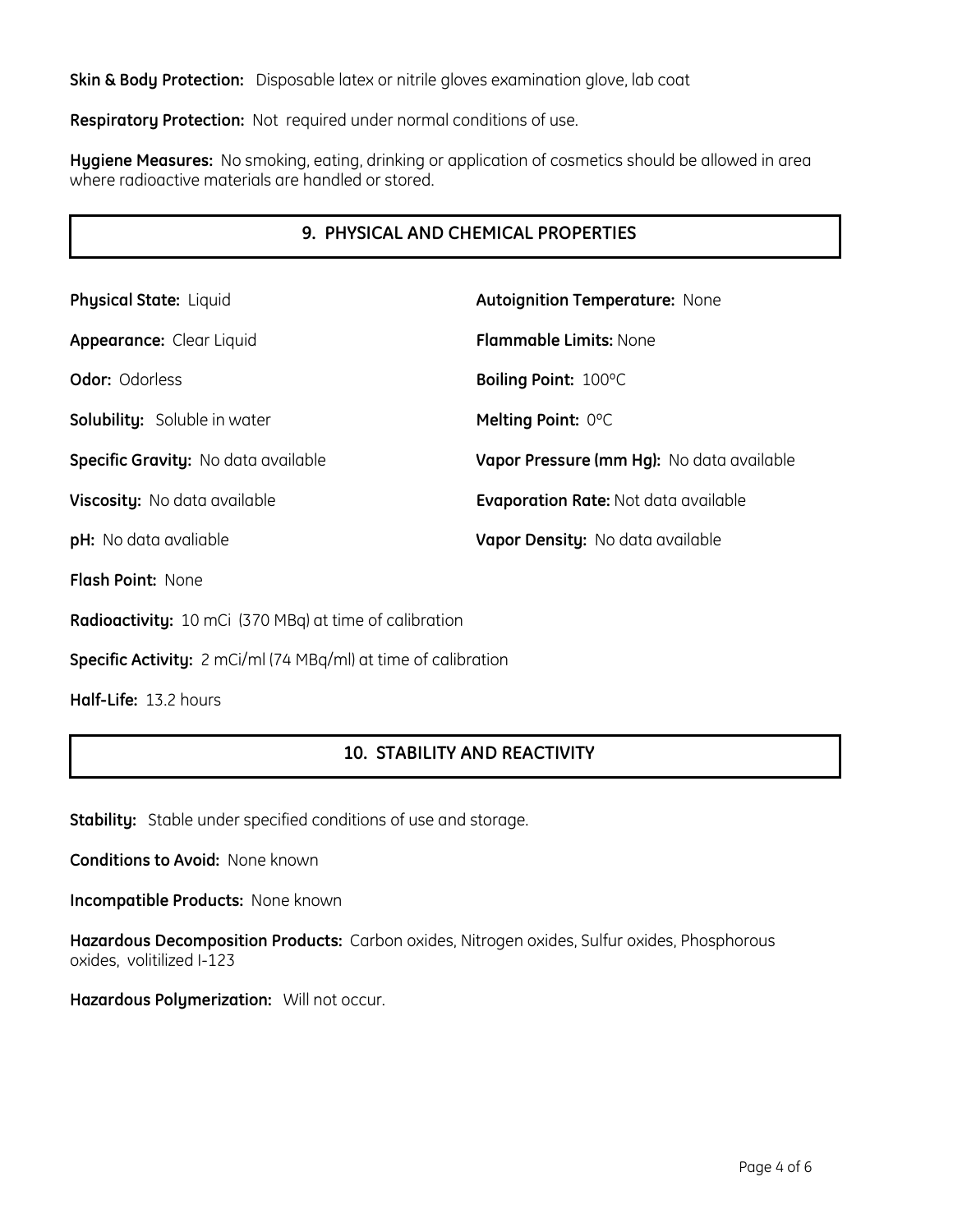## **11. TOXICOLOGICAL INFORMATION**

**Acute Toxicity:** May result in slight to total thyroid disfunction.

**Carcinogenicity:** Suffiencient exposure to ionizing radiation may cause harmful biological effects such as cancer.

**Reproductive Toxicity:** See section 15 California Proposition 65.

**Target Organ Effects:** May result in slight to total thyroid disfunction.

**Endocrine Disruptor Information:** Radioactive forms of iodine will act as an endrocrine disruptor at sufficient dosages.

### **12. ECOLOGICAL INFORMATION**

**Ecotoxicity:** Contains no substances known to be hazardous to the environment or that are not degradable in waste water treatment plants.

# **13. DISPOSAL CONSIDERATIONS**

Adreview™ is considered radioactive waste until the activity has decayed to nondetectable levels. Radioactive waste must be handled in accordance with procedures established by your Radiation Safety Program. Consult local, state and federal regulations for proper disposal.

# **14. TRANSPORT INFORMATION**

**DOT:** 

**Proper Shipping Name:** Radioactive Material, n.o.s.

**Hazard Class:** 7

**Identification Number:** UN2982

# **15. REGULATORY INFORMATION**

**OSHA Hazard Communication:** This product is a pharmaceutical, it is not regulated under the under the OSHA Hazard Communcation Standard (29 CFR 1910.1200) guidelines.

**CERCLA Reportable Quantites**: I-123 = 10 Ci (370 GBq)

Releases to the environment which exceed the Reportable Quanity (RQ) must be reported to the National Response Center at (800) 424-8802.